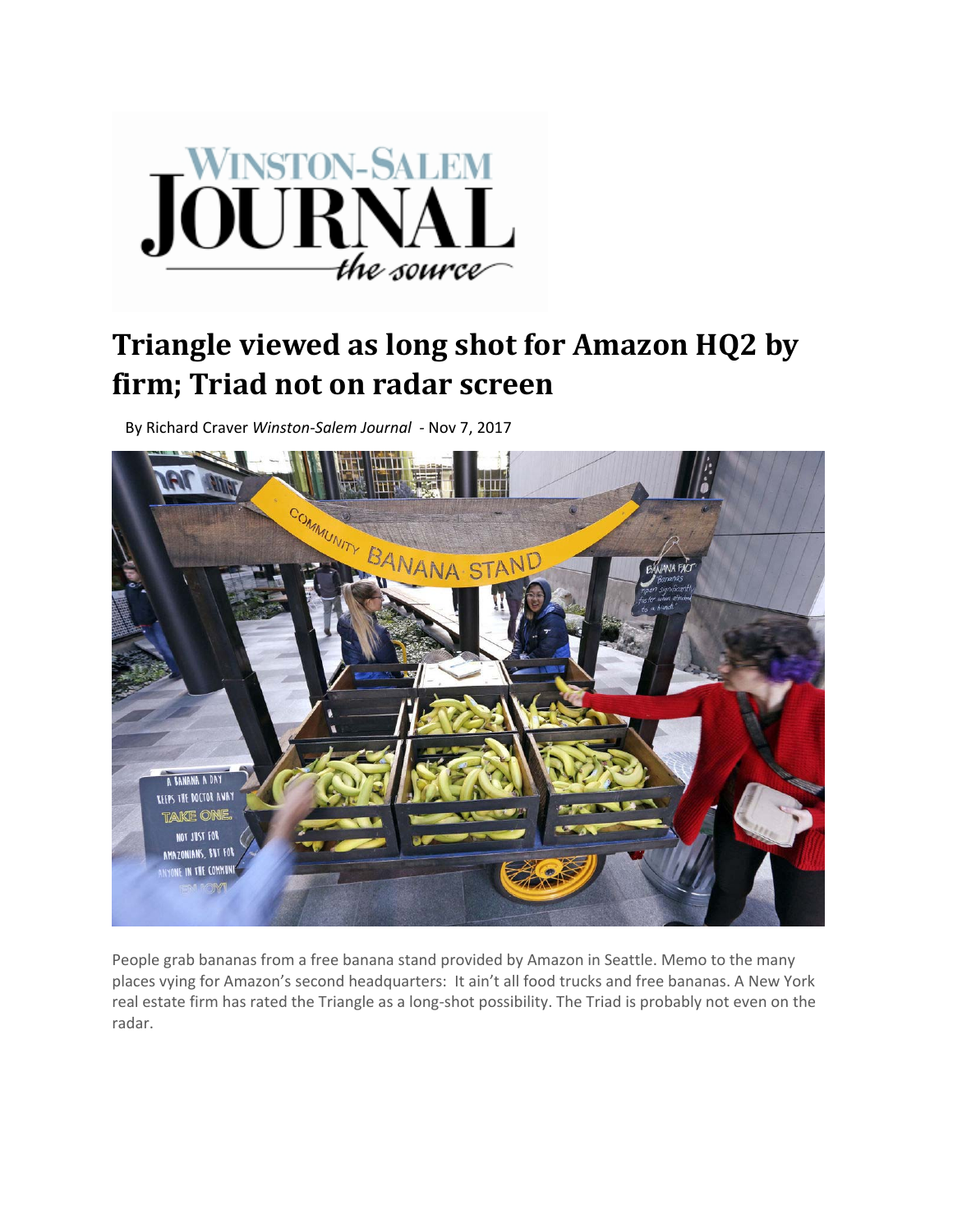A New York real‐estate firm ranks the Triangle as a long shot for landing Amazon's second North American headquarters, with the remaining three North Carolina sites, among them the Triad, not even on the radar screen.

The white paper analysis by Reis was released Friday. It has the Triangle ranked 23rd in its top‐ 25 listing.

An early ranking by The New York Times listed Denver as the early favorite and the Triangle among the final nine candidates. A Bloomberg News' analysis lists the favorites as Atlanta, Boston, Dallas, Denver, Toronto and Washington.

The Seattle online giant is expected to make a decision in 2018. Most analysts and economists do not expect Amazon to choose a West Coast site for the coveted \$5 billion and 50,000‐ employee North American project. That scenario eliminates three potential prime contenders.

Amazon has said the average wage of the 50,000 employees at the second headquarters would approach \$100,000 a year. Amazon hasindicated HQ2 initially would require 500,000 square feet of office space, but that is expected to expand to 8 million square feet divided among three buildings.

The Reis rankings put New York City first, followed by San Francisco, Washington, D.C., Seattle, San Jose, Calif., and suburban Virginia. All are technology hubs.

Site-selection experts and economists project the odds of the Triad winning HQ2 as very slim. The Triad has plenty of company — as in 237 competitors — in its quest, including Charlotte and Hickory in North Carolina.

## **Following the facts**

As Reis acknowledged other Amazon HQ2 site studies, it said its report differs in that the rankings "was purely data driven" on eight categories "and covers nearly every 'decision driver' mentioned in Amazon's request for proposal."

That's based primarily on the criteria which, among other things, call for a metropolitan area of at least 1 million residents, a stable business climate for growth, an international airport within 45 minutes of its campus and a highly educated local workforce.

Reis measured eight main categories: public transportation access; cost of doing business; cost of living; concentration of professional employment; concentration of technology employment; quality of life (cultural amenities); access to higher education; and business taxes.

"It objectively sums a set of valuesthat measures every indicator by metro as a percentage better or worse than the U.S. average for that indicator," Reis said. "Most of these metros have a high percentage of itslabor pool that takes public transportation to work, good cultural amenities and